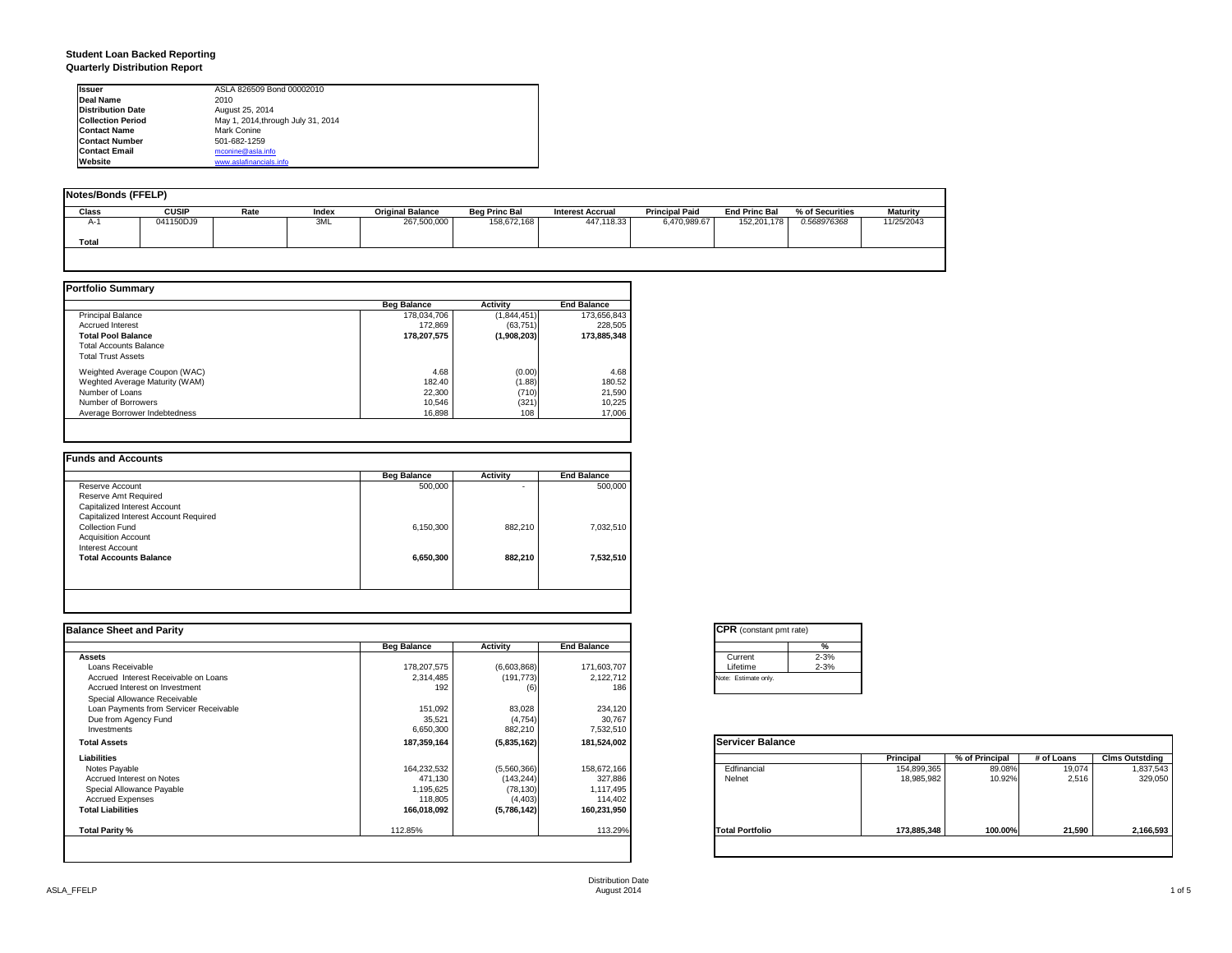## **Student Loan Backed Reporting**

|  | <b>Quarterly Distribution Report</b> |  |
|--|--------------------------------------|--|
|--|--------------------------------------|--|

|                         | # of Loans |        |                  | <b>Principal</b> |                  | % of Principal | <b>WAC</b>       |        | <b>WARM</b> |        |
|-------------------------|------------|--------|------------------|------------------|------------------|----------------|------------------|--------|-------------|--------|
|                         | Beginning  | Ending | <b>Beginning</b> | Ending           | <b>Beginning</b> | Ending         | <b>Beginning</b> | Ending | Beginning   | Ending |
| In School               | 74         | 65     | 171,644          | 148,837          | 0.10%            | 0.09%          | 4.01             | 3.90   | 118.33      | 118.58 |
| Grace                   | 32         |        | 76,062           | 79,962           | 0.04%            | 0.05%          | 5.35             | 5.23   | 117.94      | 114.30 |
| Repayment               |            |        |                  |                  |                  |                |                  |        |             |        |
| Current                 | 12,720     | 14,109 | 123,293,996      | 123, 172, 093    | 69.19%           | 70.84%         | 4.64             | 4.65   | 184.62      | 183.64 |
| 31-60 Days Delinquent   | 666        | 689    | 5,722,137        | 4,861,495        | 3.21%            | 2.80%          | 4.91             | 4.79   | 174.43      | 157.77 |
| 61-90 Days Delinquent   | 401        | 525    | 2,806,381        | 3,285,444        | 1.57%            | 1.89%          | 4.77             | 4.54   | 160.60      | 172.06 |
| 91-120 Days Delingent   | 235        | 324    | 1,755,856        | 2,253,679        | 0.99%            | 1.30%          | 4.84             | 4.96   | 176.09      | 170.00 |
| 121-180 Days Delinquent | 353        | 406    | 2,957,981        | 2,600,673        | 1.66%            | 1.50%          | 4.70             | 4.73   | 167.81      | 163.31 |
| 181-270 Days Delinquent | 442        | 417    | 3,904,220        | 3,035,732        | 2.19%            | 1.75%          | 4.81             | 4.83   | 166.80      | 161.05 |
| 271+ Days Delinquent    | 213        | 244    | 1,714,333        | 1,225,826        | 0.96%            | 0.70%          | 5.21             | 4.30   | 194.33      | 155.30 |
| <b>Total Repayment</b>  | 15,030     | 16,714 | 142, 154, 904    | 140,434,943      | 79.77%           | 80.76%         | 4.66             | 4.66   | 183.08      | 181.29 |
| Forbearance             | 1,540      | 1,847  | 14,910,675       | 14,535,956       | 8.37%            | 8.36%          | 4.70             | 4.81   | 182.70      | 181.71 |
| Deferment               | 2,608      | 2,621  | 18,443,774       | 16,503,858       | 10.35%           | 9.49%          | 4.78             | 4.77   | 175.49      | 174.10 |
| Claims in Progress      | 316        | 295    | 2,450,516        | 2,092,581        | 1.38%            | 1.20%          | 4.88             | 4.86   | 189.02      | 182.32 |
| <b>Claims Denied</b>    | 37         | 18     |                  | 89,211           | 0.00%            | 0.05%          | 4.72             | 4.03   | 233.88      | 108.82 |
| <b>Total Portfolio</b>  | 19,637     | 21,590 | 178,207,575      | 173,885,348      | 100.00%          | 100.00%        | 4.68             | 4.68   | 182.40      | 180.52 |

|                                     |           | # of Loans |             | Principal     |           | % of Principal |           | <b>WAC</b> | <b>WARM</b> |        |
|-------------------------------------|-----------|------------|-------------|---------------|-----------|----------------|-----------|------------|-------------|--------|
|                                     | Beginning | Endina     | Beginning   | Ending        | Beginning | Endina         | Beginning | Endina     | Beginning   | Ending |
| Current                             | 12,720    | 14,109     | 123,293,996 | 123, 172, 093 | 86.73%    | 87.71%         | 4.64      | 4.65       | 184.62      | 183.64 |
| 31-60 Days Delinquent               | 666       | 689        | 5,722,137   | 4,861,495     | 4.03%     | 3.46%          | 4.91      | 4.79       | 174.43      | 157.77 |
| 61-90 Days Delinquent               | 401       | 525        | 2,806,381   | 3,285,444     | 1.97%     | 2.34%          | 4.77      | 4.54       | 160.60      | 172.06 |
| 91-120 Days Delingent               | 235       | 324        | 1,755,856   | 2,253,679     | 1.24%     | 1.60%          | 4.84      | 4.96       | 176.09      | 170.00 |
| 121-180 Days Delinquent             | 353       | 406        | 2,957,981   | 2,600,673     | 2.08%     | 1.85%          | 4.70      | 4.73       | 167.81      | 163.31 |
| 181-270 Days Delinquent             | 442       | 417        | 3,904,220   | 3,035,732     | 2.75%     | 2.16%          | 4.81      | 4.83       | 166.80      | 161.05 |
| 271+ Days Delinquent                | 213       | 244        | 1,714,333   | 1,225,826     | 1.21%     | 0.87%          | 5.21      | 4.30       | 194.33      | 155.30 |
| <b>Total Portfolio in Repayment</b> | 15,030    | 16,714     | 142,154,904 | 140,434,943   | 100.00%   | 100.00%        | 4.66      | 4.66       | 183.08      | 181.29 |

| Portfolio by Loan Type           |                  |        |                  |             |                  |         |                  |        |             |        |
|----------------------------------|------------------|--------|------------------|-------------|------------------|---------|------------------|--------|-------------|--------|
|                                  | # of Loans       |        | <b>Principal</b> |             | % of Principal   |         | WAC              |        | <b>WARM</b> |        |
|                                  | <b>Beginning</b> | Endina | Beginning        | Endina      | <b>Beginning</b> | Endina  | <b>Beginning</b> | Ending | Beginning   | Ending |
| Subsidized Consolidation Loans   | 4.710            | 4.635  | 68,691,427       | 67,005,286  | 38.55%           | 38.53%  | 4.94             | 4.93   | 183.89      | 181.50 |
| Unsubsidized Consolidation Loans | 4.572            | 4,506  | 78,214,002       | 76.822.674  | 43.89%           | 44.18%  | 4.90             | 4.89   | 207.92      | 205.22 |
| Subsidized Stafford Loans        | 6,551            | 6.293  | 17.715.653       | 17.214.649  | 9.94%            | 9.90%   | 3.27             | 3.27   | 111.97      | 112.52 |
| Unsubsidized Stafford Loans      | 3,570            | 3.417  | 12,326,010       | 11,667,707  | 6.92%            | 6.71%   | 3.68             | 3.70   | 123.24      | 123.71 |
| PLUS/GradPLUS Loans              | 227              | 215    | 1,126,838        | 1,043,312   | 0.63%            | 0.60%   | 7.33             | 7.38   | 81.21       | 79.62  |
| <b>SLS Loans</b>                 |                  |        | 133,645          | 131.720     | 0.07%            | 0.08%   | 3.3C             | 3.29   | 83.52       | 81.81  |
| <b>Total Portfolio</b>           | 19,637           | 19,074 | 178.207.575      | 173,885,348 | 100.00%          | 100.00% | 4.68             | 4.68   | 182.40      | 180.52 |

| Portfolio by Program Type                  |            |        |                  |             |                |         |                  |        |                  |        |
|--------------------------------------------|------------|--------|------------------|-------------|----------------|---------|------------------|--------|------------------|--------|
|                                            | # of Loans |        | <b>Principal</b> |             | % of Principal |         | <b>WAC</b>       |        | <b>WARM</b>      |        |
|                                            | Beginning  | Endina | Beginning        | Endina      | Beainnina      | Endina  | <b>Beainning</b> | Endina | <b>Beginning</b> | Ending |
| Graduate / 4-Year Loans                    | 16,882     | 16,408 | 151,250,753      | 149,183,807 | 84.87%         | 85.79%  | 4.65             | 4.65   | 185.98           | 184.03 |
| 2-Year Loans                               | 2,410      | 2,327  | 14,429,518       | 13,705,061  | 8.10%          | 7.88%   | 4.98             | 5.00   | 136.11           | 135.95 |
| Proprietary / Technical / Vocational Loans | 297        | 291    | 1,478,930        | 1,451,399   | 0.83%          | 0.83%   | 5.31             | 5.33   | 145.81           | 145.76 |
| Unknown (Consolidation) Loans              |            | 48     | 11,048,375       | 9,545,082   | 6.20%          | 5.49%   | 5.27             | 5.26   | 169.18           | 159.93 |
| Other Loans                                |            |        |                  |             |                |         |                  |        |                  |        |
| <b>Total Portfolio</b>                     | 19,637     | 19,074 | 178.207.575      | 173,885,348 | 100.00%        | 100.00% | 4.68             | 4.68   | 182.40           | 180.52 |
|                                            |            |        |                  |             |                |         |                  |        |                  |        |

| <b>Portfolio Indices</b> |           |            |                  |             |                  |                |  |
|--------------------------|-----------|------------|------------------|-------------|------------------|----------------|--|
|                          |           | # of Loans |                  | Principal   |                  | % of Principal |  |
|                          | Beginning | Endina     | <b>Beginning</b> | Endina      | <b>Beginning</b> | Endina         |  |
| <b>Fixed Loans</b>       | 11.200    | 10,999     | 137.778.174      | 135,802,720 | 77.31%           | 78.10%         |  |
| Variable Loans           | 8,437     | 8,075      | 40,429,401       | 38,082,629  | 22.69%           | 21.90%         |  |
| T-Bill Loans             | 8.414     | 8,051      | 40,344,530       | 19,992,184  | 22.64%           | 11.50%         |  |
| CMT Loans                | 23        | 24         | 84,871           | 90.445      | 0.05%            | 0.05%          |  |
| <b>Total Portfolio</b>   | 19,637    | 19,074     | 178,207,575      | 173,885,348 | 100.00%          | 100.00%        |  |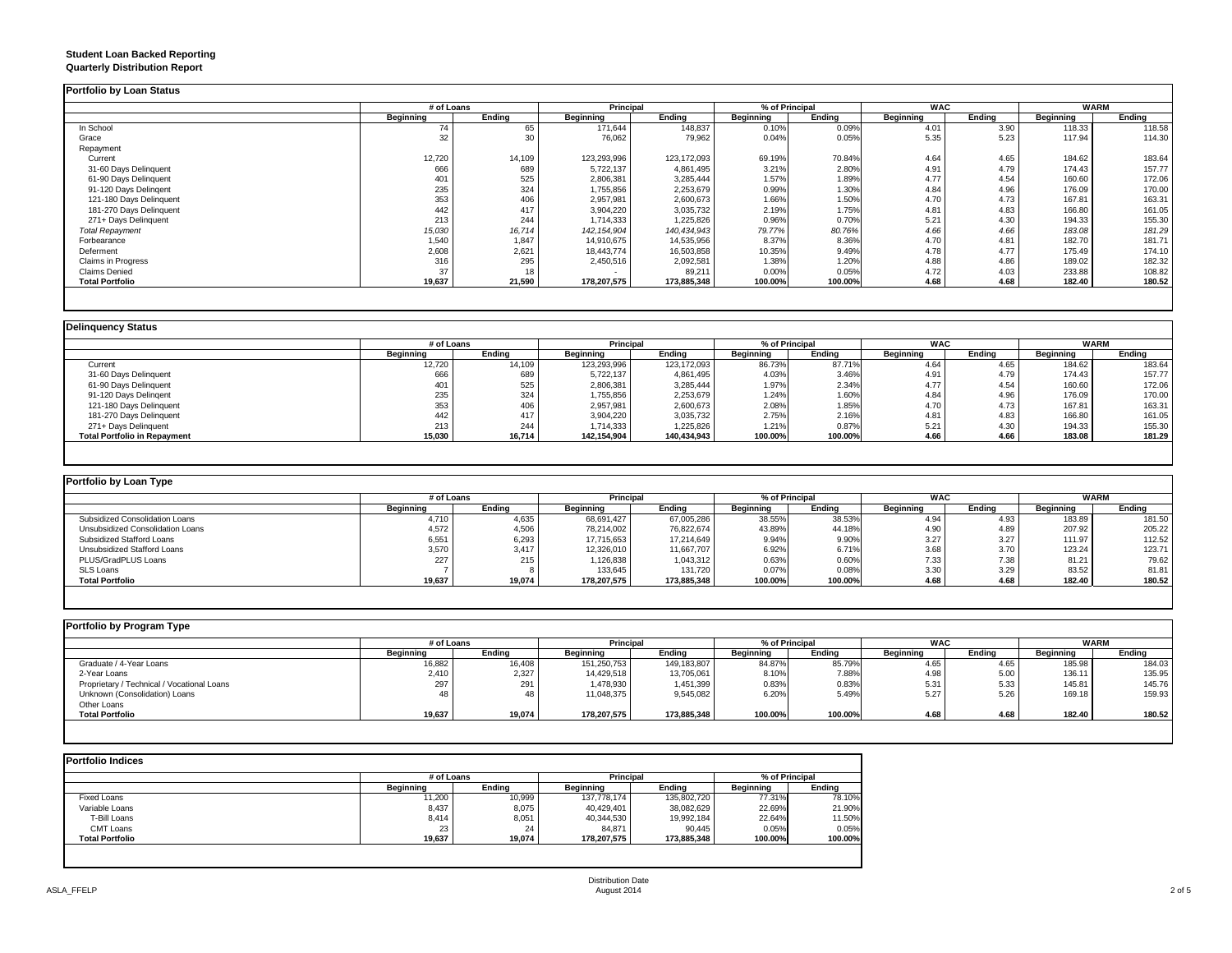| <b>IDistribution Date</b> | August 25, 2014                    |
|---------------------------|------------------------------------|
| <b>Collection Period</b>  | May 1, 2014, thourgh July 31, 2014 |

## **Collection Activity**

| <b>Collection Account</b>                                                                   | as of 6/30/2014 |
|---------------------------------------------------------------------------------------------|-----------------|
| Beginning Balance - May 1, 2014                                                             | 6,150,300       |
| <b>Collection Amount Received</b>                                                           | 8,477,515       |
| Reserve Account                                                                             |                 |
| <b>Excess of Required Reserve Account</b>                                                   |                 |
| Interest on Investment Earnings                                                             | 274             |
| Capitalized Interest Account (after a stepdown or release date)                             |                 |
| <b>Payments from Guarantor</b>                                                              |                 |
| Prior Quarter's Allocations or Adjustments                                                  |                 |
| Prepayments                                                                                 |                 |
| Special Allowance Payments to Department of Education                                       |                 |
| <b>Consolidation Rebate Fees</b>                                                            | (525, 411)      |
| <b>Transfer from Capitalized Interest Fund</b>                                              |                 |
| Principal payments, interest payments, administration fees, servicing fees and trustee fees | (6,383,676)     |
| Transfer to the Department Rebate Fund                                                      | (686, 492)      |
| Other Amounts Received in Collection Fund                                                   |                 |
| <b>Total Available Funds</b>                                                                | 7,032,510       |
|                                                                                             |                 |

| <b>Fees Due for Current Period</b>                                                         | as of 6/30/2014   |
|--------------------------------------------------------------------------------------------|-------------------|
| Indenture Trustee Fees<br><b>Servicing Fees</b><br><b>Administration Fees</b><br>Late Fees | 100,102<br>14,300 |
| <b>Other Fees</b><br><b>Total Fees</b>                                                     | 114,402           |

| <b>ICumulative Default Rate</b>                                   | as of 6/30/2014 |
|-------------------------------------------------------------------|-----------------|
|                                                                   |                 |
| <b>Current Period's Defaults</b>                                  | 1,647,997.38    |
| <b>Cumulative Defaults</b>                                        | 39,203,614.87   |
| Loans for which claims have been filed as of applicable month end | 7,306,006.88    |
| <b>Cumulative Default Rate</b>                                    | 15.93%          |
| Cumulative Recoveries (including reimbursements and collections)  |                 |
| <b>Payments from Guarantor</b>                                    | 35,953,985.24   |
| <b>Borrower Recoveries</b>                                        | n/a             |
| Recovery Rate                                                     | 91.71%          |
| Cumulative Net Loss                                               | 3.249.629.63    |
| <b>ICumulative Net Loss</b>                                       | 1.32%           |
| (a) Footnotes                                                     |                 |

ASLA\_Collection and Waterfall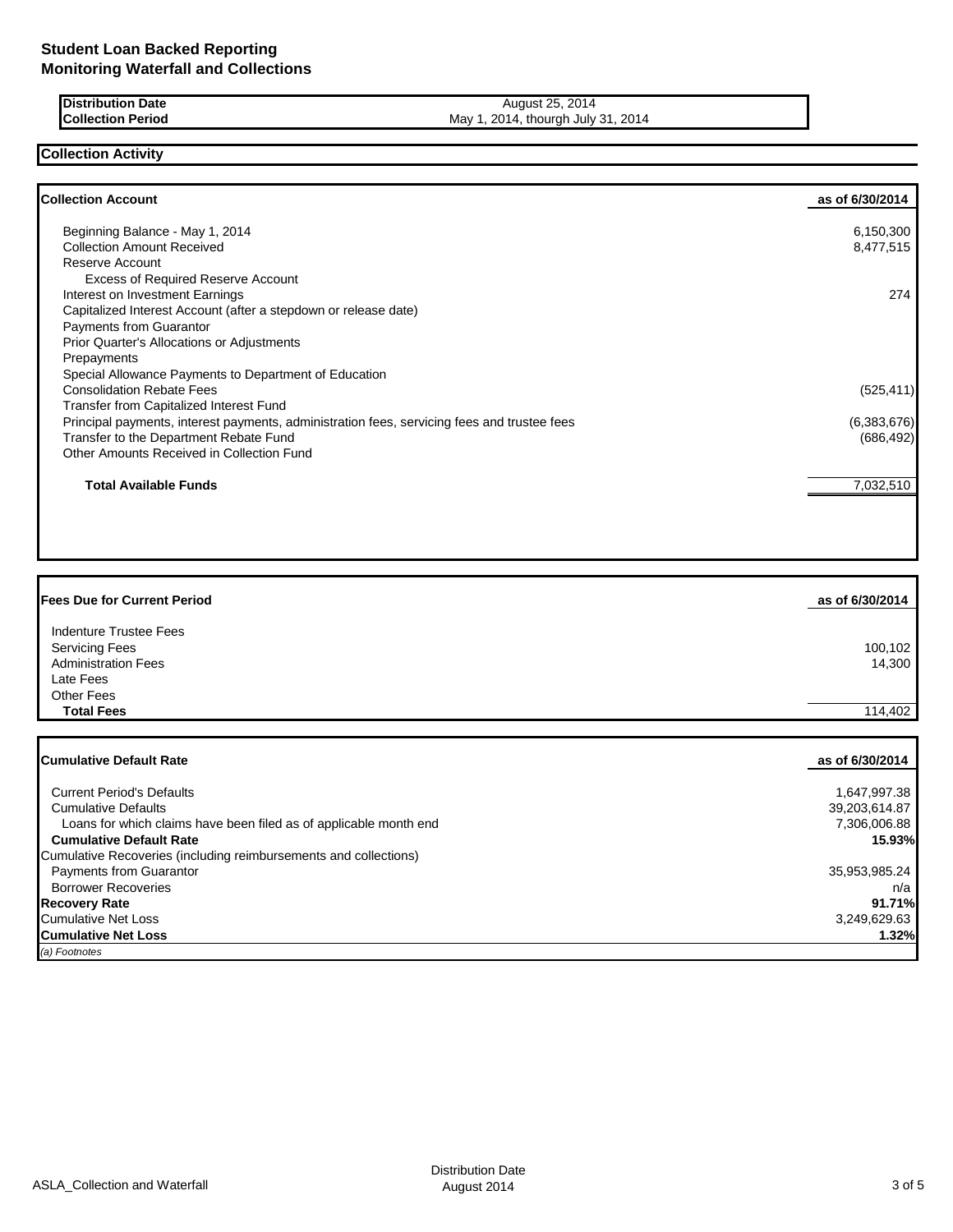# **Waterfall Activity**

| <b>Waterfall for Distribution</b>                                                         | <b>Amount Due</b> | <b>Amount Remaining</b> |
|-------------------------------------------------------------------------------------------|-------------------|-------------------------|
| <b>Total Available Funds</b>                                                              |                   | 7,032,510               |
| First: Payments required under applicable Joint Sharing Agreement                         |                   |                         |
| <b>Second: Trustee Fees</b>                                                               |                   |                         |
| <b>Third:</b> Servicing Fees and Backup Servicing Fees                                    | 100,102           | 6,932,408               |
| <b>Fourth: Administration Fees</b>                                                        | 14,300            | 6,918,108               |
| <b>Fifth: Noteholder Interest</b>                                                         | 447.118.33        | 6,470,989.67            |
| Sixth: Reinstate the balance of the Reserve Fund up to the Specified Reserve Fund Balance |                   |                         |
| Seventh: Noteholder Principal, until paid in full                                         | 6,470,989.67      | 0.00                    |
|                                                                                           |                   |                         |

| <b>Principal and Interest Distributions</b>             | Class A-1    |
|---------------------------------------------------------|--------------|
| Quarterly Interest Due                                  | 447,118.33   |
| Quarterly Interest Paid                                 | 447,118.33   |
| <b>Interest Shortfall</b>                               |              |
| Interest Carryover Due                                  |              |
| Interest Carryover Paid                                 |              |
| <b>Interest Carryover</b>                               |              |
| Quarterly Principal Distribution Amount                 | 6,470,989.67 |
| Quarterly Principal Paid                                | 6,470,989.67 |
| Shortfall                                               |              |
| <b>Total Principal and Interest Distribution Amount</b> | 6,918,108.00 |
|                                                         |              |
|                                                         |              |